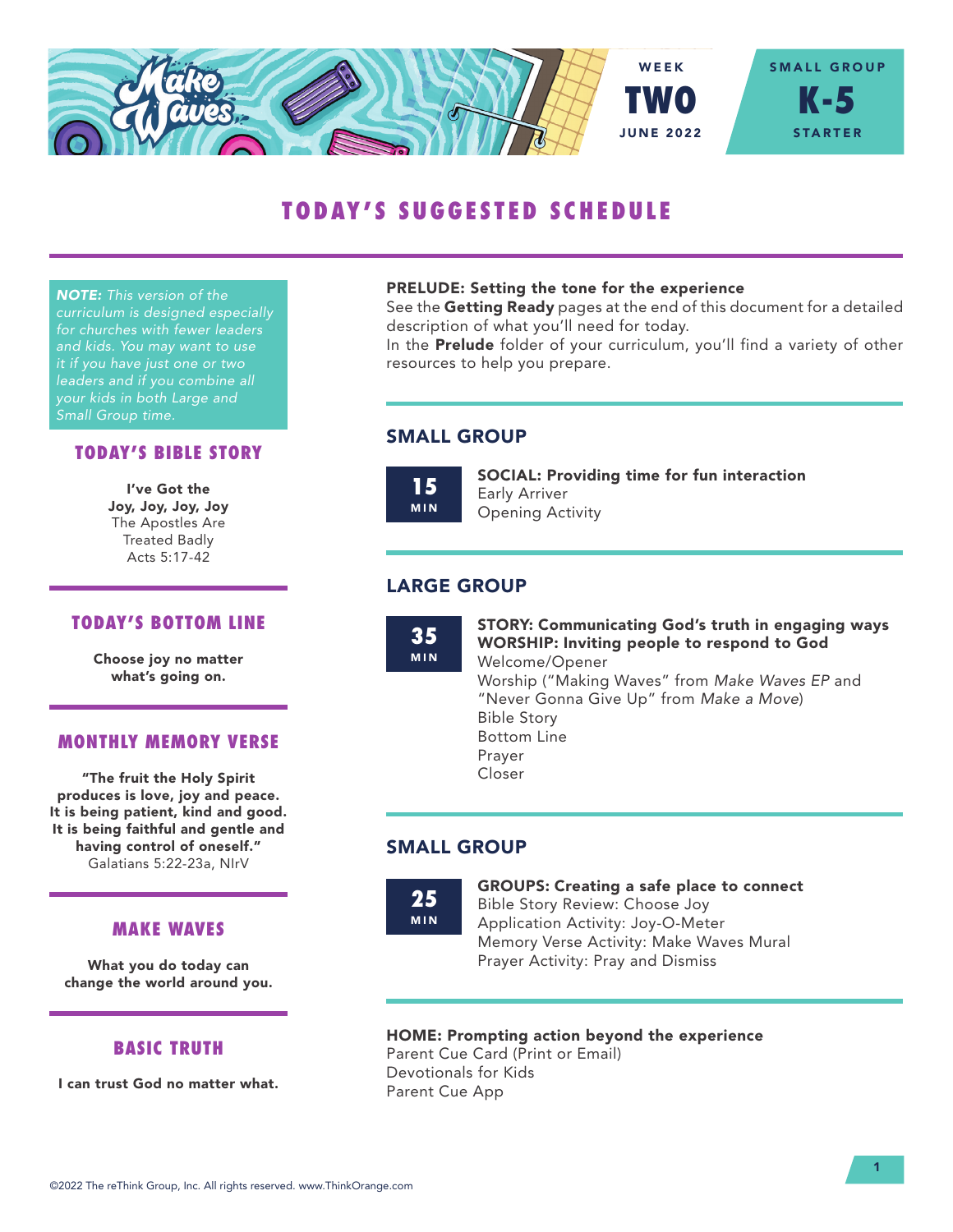

PROVIDING TIME FOR FUN INTERACTION 15 MINUTES PRELUDE SOCIAL STORY WORSHIP GROUPS HOME

### MADE TO CONNECT

an activity that invites kids to share and collaborate with others while growing their understanding



*Before kids arrive, pray for each regular attendee by name. Pray for those who might visit your group for the first time. Pray that kids would understand that God can help them find the joy in every bad or hard situation. Ask God to help kids identify the parts of difficult situations that they could focus on in order to choose joy. Pray that kids would remember how much God loves them, especially when they* 

*face a tough time.*

# TODAY'S BIBLE STORY

I've Got the Joy, Joy, Joy, Joy The Apostles Are Treated Badly Acts 5:17-42

#### TODAY'S BOTTOM LINE

Choose joy no matter what's going on.

#### MONTHLY MEMORY VERSE

"The fruit the Holy Spirit produces is love, joy and peace. It is being patient, kind and good. It is being faithful and gentle and having control of oneself." Galatians 5:22-23a, NIrV

#### MAKE WAVES

What you do today can change the world around you.

## BASIC TRUTH

I can trust God no matter what.

# 1. EARLY ARRIVER

WHAT YOU NEED: Offering container, large bowl, Orbeez® or pom-poms for "Choose Joy" Activity

#### WHAT YOU DO:

- Welcome kids to Small Group by name as they arrive.
- Invite kids who brought an offering to put it in the offering container.
- Ask the kids to help you prepare for the Bible Story Review game by getting the Orbeez or pom-poms into a large bowl and mixing them up.
- As you work, ask the following questions:
	- <sup>n</sup> When have you been the happiest in your life?
	- <sup>n</sup> Where is the place that you feel happiest?
	- <sup>u</sup> Who makes you feel happy?
	- <sup>n</sup> If you were sad, what would cheer you up the most?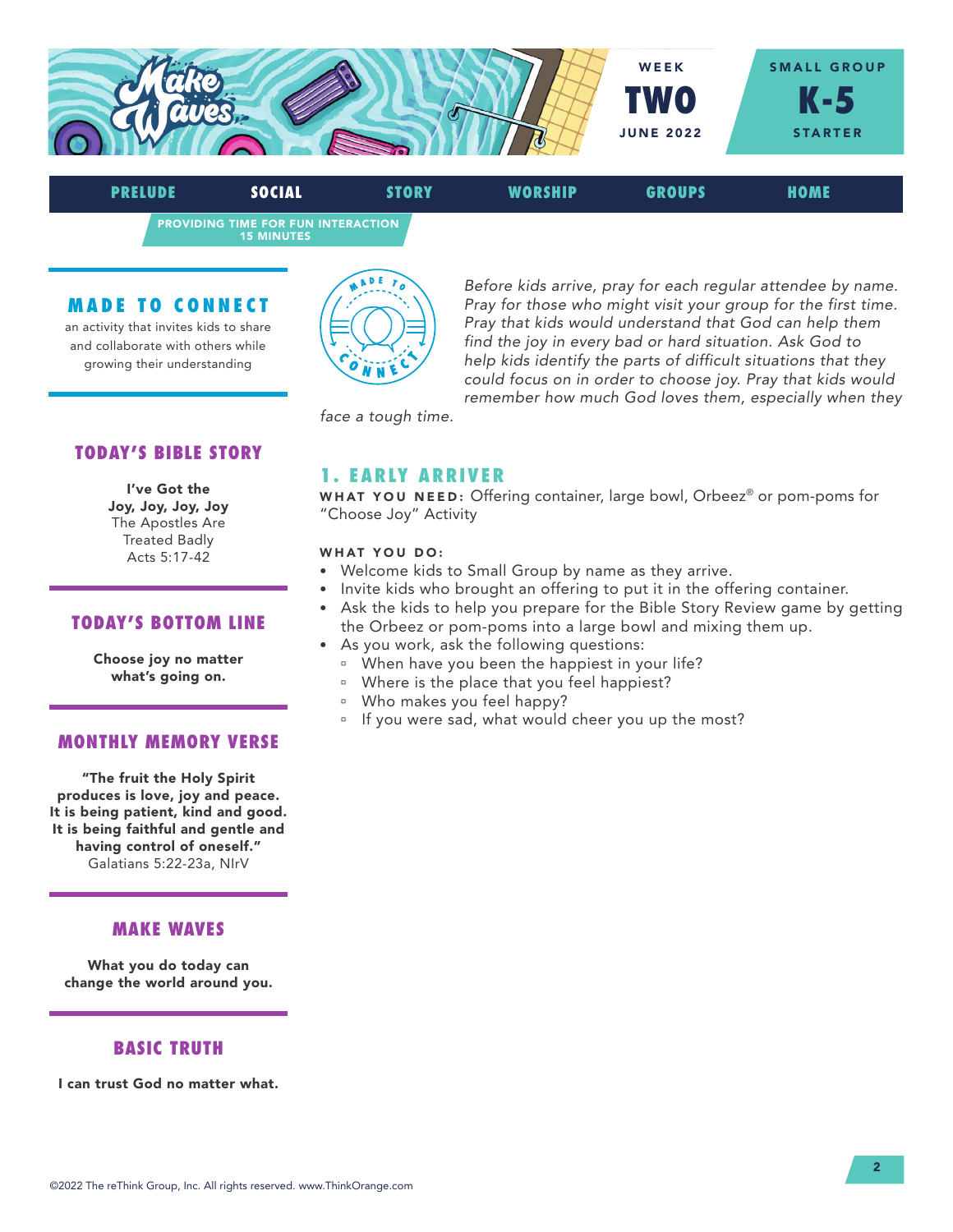

PROVIDING TIME FOR FUN INTERACTION PRELUDE SOCIAL STORY WORSHIP GROUPS HOME

15 MINUTES

## MADE TO CREATE

an activity that explores ideas through the process of drawing, building, designing, and problem-solving



# 2. OPENING ACTIVITY

WHAT YOU NEED: Coloring materials, paper

#### WHAT YOU DO:

- Give each kid a piece of paper.
- Set out the coloring materials.
- Invite the kids to draw joy-however they understand it.
- Ask, "What does joy look like?"
- To prompt their thinking, tell the kids they can write the letters of JOY and decorate them, draw a person or place that brings them joy, draw an abstract representation of the emotion of joy, or whatever they can think of!
- After they've finished, invite kids to share about their pictures with the rest of the group.

#### WHAT YOU SAY:

"Joy is a lot like happiness, but not exactly the same. People have a lot of different ideas of what joy really means. *[Transition]* Let's go to Large Group to see what joy looks like in action!"

Lead your group to the Large Group area.

# TODAY'S BIBLE STORY

#### I've Got the Joy, Joy, Joy, Joy The Apostles Are Treated Badly Acts 5:17-42

# TODAY'S BOTTOM LINE

Choose joy no matter what's going on.

## MONTHLY MEMORY VERSE

"The fruit the Holy Spirit produces is love, joy and peace. It is being patient, kind and good. It is being faithful and gentle and having control of oneself." Galatians 5:22-23a, NIrV

## MAKE WAVES

What you do today can change the world around you.

# BASIC TRUTH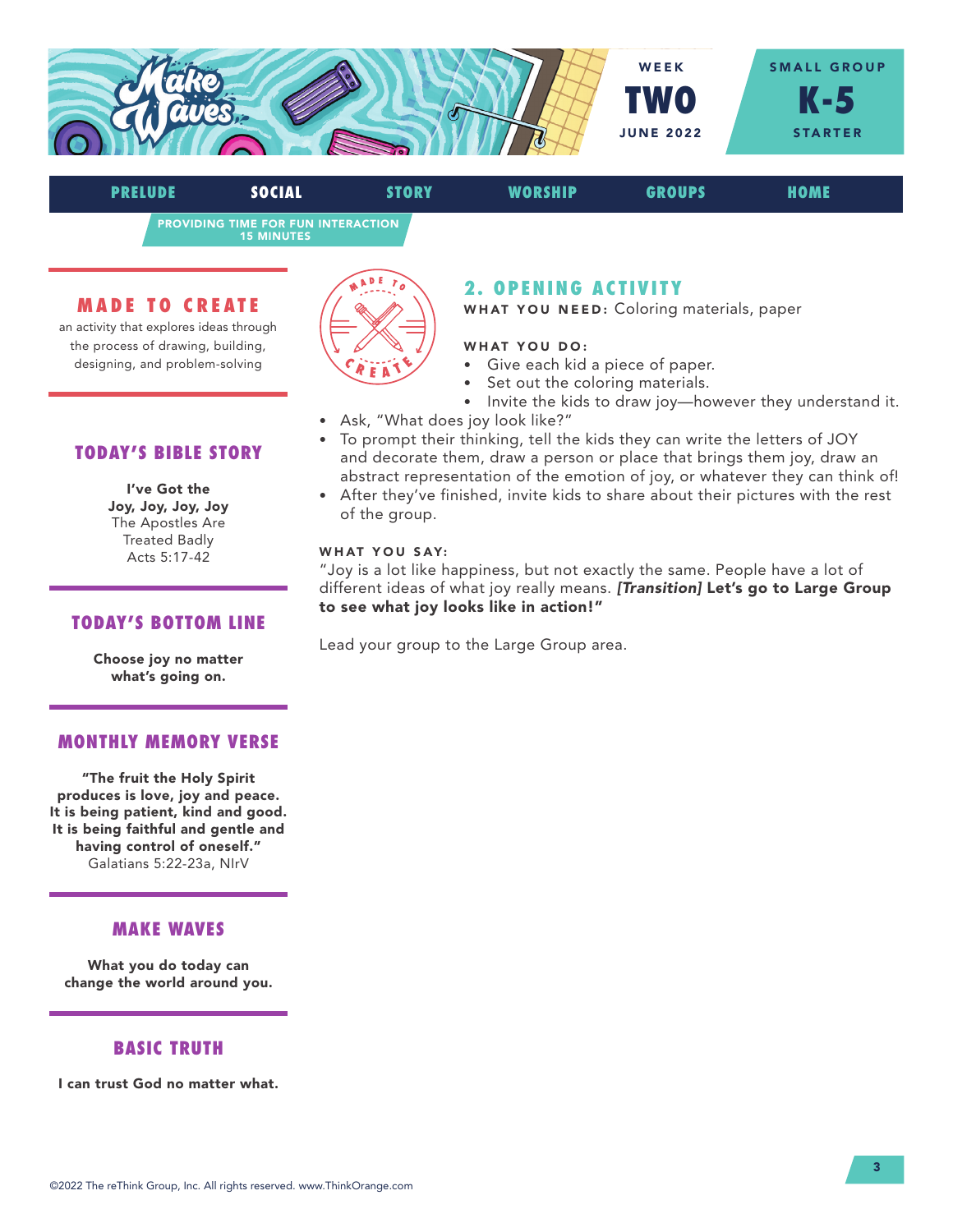

# PRELUDE SOCIAL STORY WORSHIP GROUPS HOME CREATING A SAFE PLACE TO CONNECT 25 MINUTES

## MADE TO PLAY

an activity that encourages learning through following guidelines and/or working as a group



## \*1. CHOOSE JOY

[TALK ABOUT GOD | BIBLE STORY REVIEW] WHAT YOU NEED: Large bowl with Orbeez® or pom-

poms, two smaller bowls, disposable chopsticks

*NOTE: If using Orbeez or other water beads, this is a great game to play outside!* 

#### WHAT YOU DO:

- Set the water beads or pom-poms in a large bowl if kids did not prepare them in "Early Arriver."
- Place the large bowl on one side of your Small Group area with the smaller bowls and chopsticks nearby on that same side of your area.
- Divide your group into two teams.
- Instruct both teams to line up on the far end of the playing area.
- Assign each team a color of water beads or pom-poms and a small bowl.
- Direct the first kid on each team to run to the big bowl, use the chopsticks to take out five of their color beads and put them in the smaller bowl, then run back to their team and tag the next kid.
- The game ends when one team has all of their beads from the large bowl into their small bowl.

#### WHAT YOU SAY:

"How might this game have been different if both teams were supposed to get the same color? *(Invite responses.)* I like that you had different colors because joy looks different for everyone.

"For some people, joy might be trying to find the positive in an unpleasant situation. You could choose to be happy with a snack from the vending machine at the car repair shop instead of the ice cream you were on your way to get when the car broke down. For others, joy looks like trusting God that a rough time—when someone you love is sick or you feel lonely—won't last forever.

"How do you **choose joy no matter what's going on?** What does joy look like for you? *(Invite responses and try to steer away from joy as equal to happiness. Remind kids that joy is a choice to trust God's plan, no matter what, while happiness just occurs easily when life is good.)* 

*[Make It Personal] (Share an age-appropriate story about when you chose joy in the face of a tough situation. Did you find a positive attitude in the midst of negativity? Did you focus on gratitude for what you had instead of sadness about what you didn't?)* 

"The apostles in our Bible story had joy even when things were going wrong. They knew that God's plan in Jesus was good news for all people, and that

# TODAY'S BIBLE STORY I've Got the

Joy, Joy, Joy, Joy The Apostles Are Treated Badly Acts 5:17-42

# TODAY'S BOTTOM LINE

Choose joy no matter what's going on.

## MONTHLY MEMORY VERSE

"The fruit the Holy Spirit produces is love, joy and peace. It is being patient, kind and good. It is being faithful and gentle and having control of oneself." Galatians 5:22-23a, NIrV

## MAKE WAVES

What you do today can change the world around you.

# BASIC TRUTH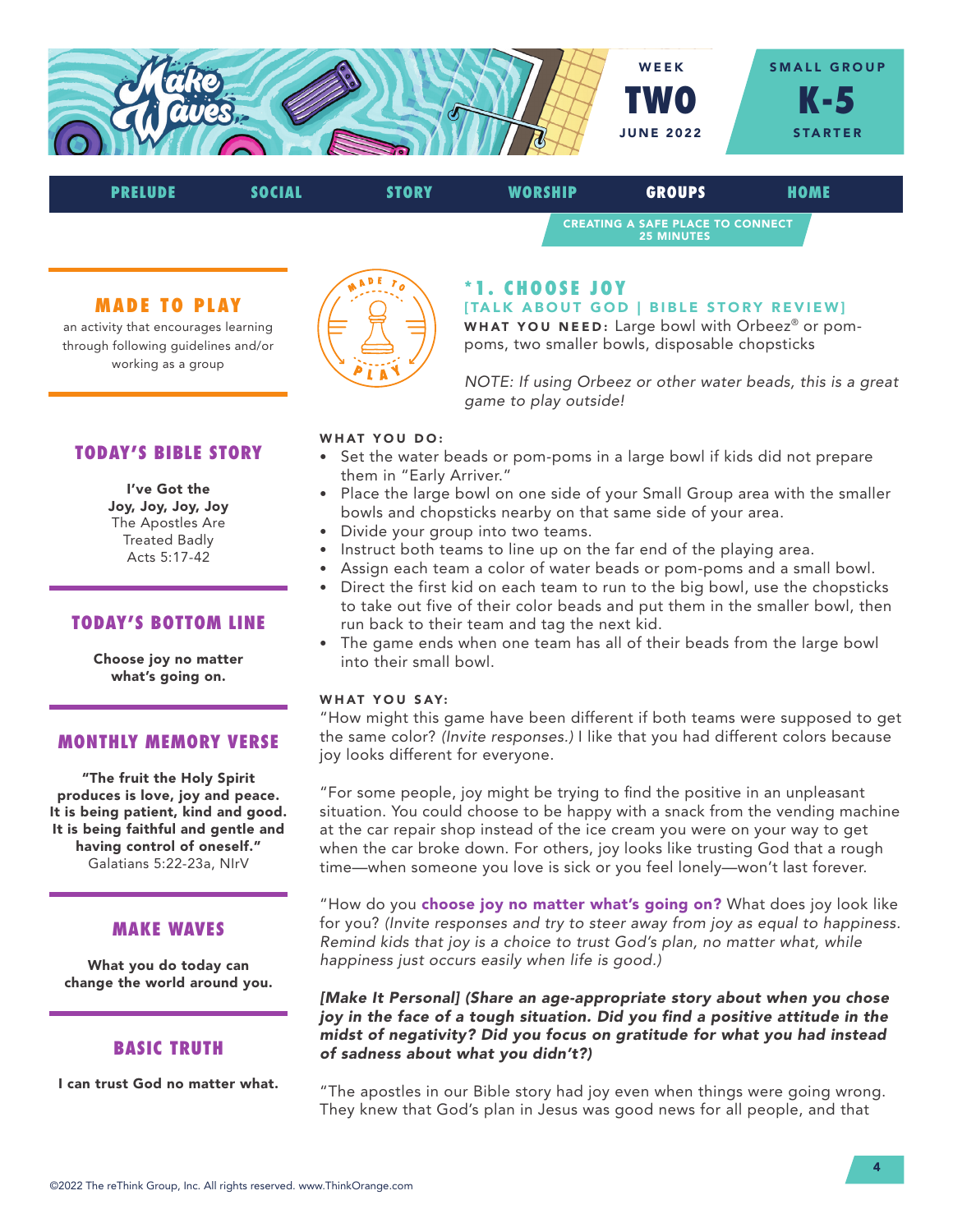

# (\*1. CHOOSE JOY, CONTINUED)

truth gave them joy. It didn't make their lives perfect, and there were times when they were scared or sad, but they chose to have joy and trust God, no matter what."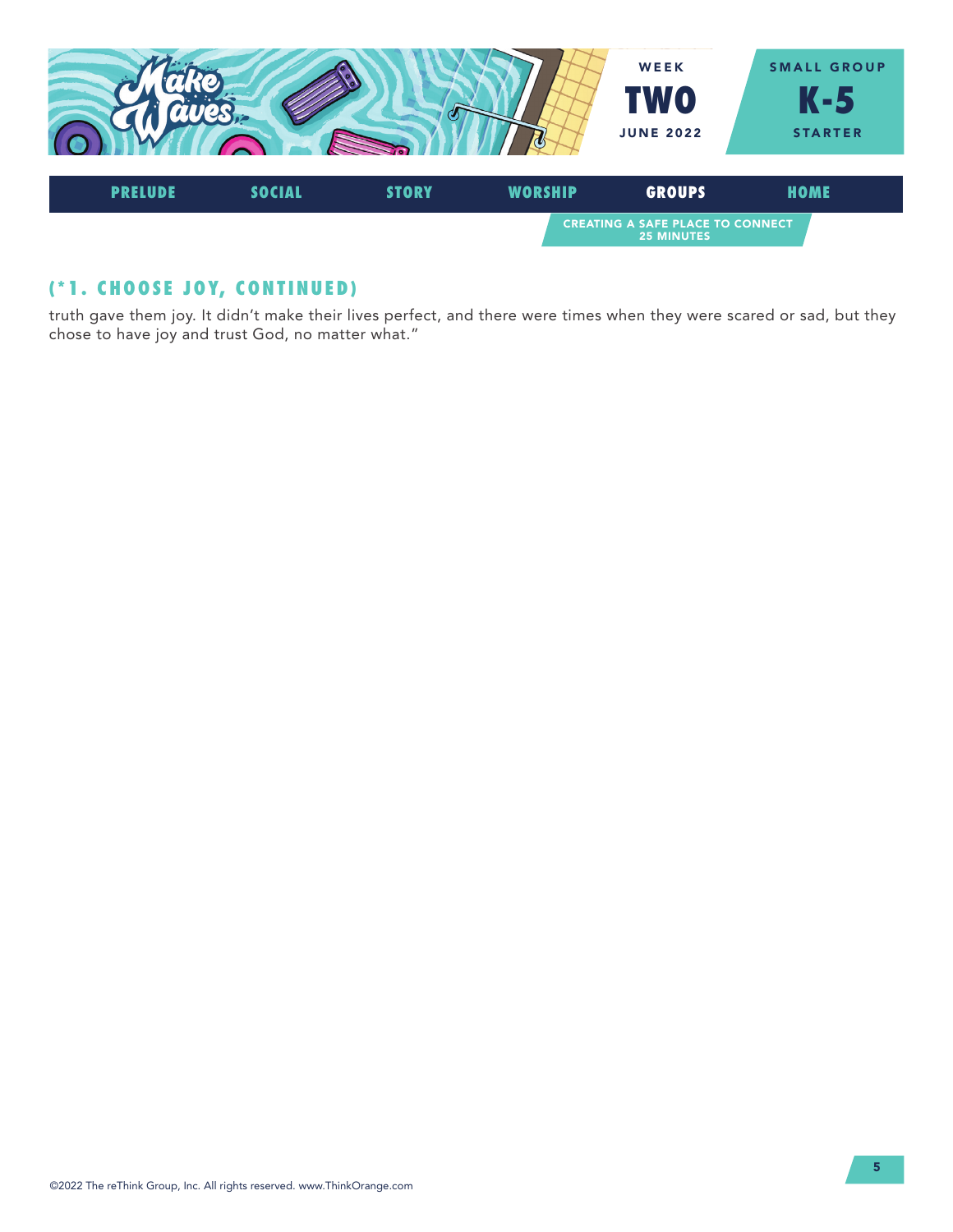

# CREATING A SAFE PLACE TO CONNECT 25 MINUTES PRELUDE SOCIAL STORY WORSHIP GROUPS HOME

## MADE TO CONNECT

an activity that invites kids to share and collaborate with others while growing their understanding



# TODAY'S BIBLE STORY

I've Got the Joy, Joy, Joy, Joy The Apostles Are Treated Badly Acts 5:17-42

## TODAY'S BOTTOM LINE

Choose joy no matter what's going on.

## MONTHLY MEMORY VERSE

"The fruit the Holy Spirit produces is love, joy and peace. It is being patient, kind and good. It is being faithful and gentle and having control of oneself." Galatians 5:22-23a, NIrV

## MAKE WAVES

What you do today can change the world around you.

# BASIC TRUTH

I can trust God no matter what.



# 2. JOY-O-METER

#### [LIVE FOR GOD | APPLICATION ACTIVITY]

WHAT YOU NEED: "Joy-O-Meter Faces" Activity Pages, "Joy-O-Meter Cards" Activity Page, double-sided tape, coloring materials, clear contact paper or packing tape

#### WHAT YOU DO:

- Give each kid a face from the "Joy-O-Meter Faces" Activity Pages and coloring materials.
- Invite the kids to color their face.
- After they finish, cover the faces with clear contact paper or packing tape.
- Put a line of double-sided tape on a table or wall and stick the "0% Joy found" card to one end and the "100% Joy found" to the other end.
- Read the first "Joy-O-Meter" card.
- Instruct the kids to put their face along the Joy-O-Meter tape line to show how much joy they think they could find in that situation.
- Direct them to take their faces off the meter, then read the next card.
- Play until you run out of cards or as long as time allows.
- Leave the Joy-O-Meter tape line up for "Pray and Dismiss."

#### WHAT YOU SAY:

"This game reminds us that you can choose joy no matter what's going on. Choosing joy doesn't mean you pretend nothing is ever wrong, and it doesn't mean you have to be happy about sad things. Choosing joy means you trust God and God's plan. God loves us all so much that we get to have a neverending relationship together. That's a big thing to be joyful about, no matter what else happens.

"But as much as we can have BIG JOY about God's forever plan, we can choose joy in small ways, too. How are you going to choose joy this week? *(Invite kids to share. Prompt them to think of normal situations like being grateful for what they have, keeping a good attitude during a tense time, dealing with not having what they want, etc.)* 

"Those are all great ways you can choose joy no matter what's going on."

## *Optional Discussion Questions for Older Kids*

- If you lead 4th, 5th, or 6th graders, consider asking these discussion questions:
- Have you ever seen someone who has joy in very difficult circumstances, like a person who's very sick but is still kind to others or someone who doesn't have a lot of things but is grateful for what they do have? What was that person like?
- Who is the most joyful person you know in real life? Why do you think so?
- What can you do if you're in a situation where you feel like joy is impossible?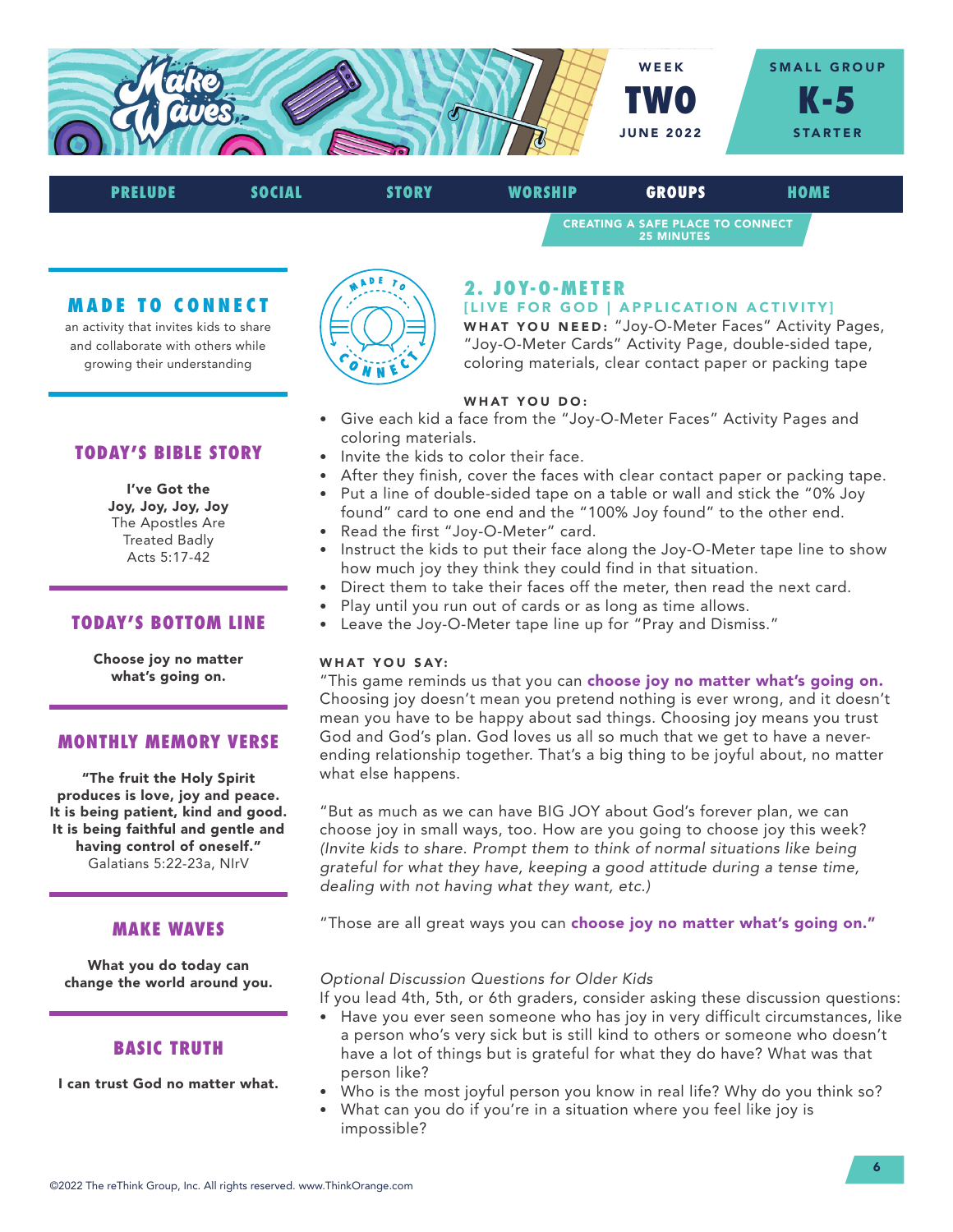

CREATING A SAFE PLACE TO CONNECT 25 MINUTES PRELUDE SOCIAL STORY WORSHIP GROUPS HOME

### MADE TO MOVE

an activity that increases the oxygen in the brain and taps into the energy in the body



# 3. MAKE WAVES MURAL

[HEAR FROM GOD | MEMORY VERSE ACTIVITY] WHAT YOU NEED: "Make Waves Mural Week 2" Activity Page, Bibles, Mural from previous week, tape or glue, ringshaped pool float

## WHAT YOU DO:

- Make sure each kid has a Bible.
- Together, look up Galatians 5:22-23 with the navigation tips.

*Finding verses with a multi-age group: Guide all kids to open their Bibles to the front and find the table of contents. Hold up a Bible opened to the table of contents to show the kids what the page looks like. When the kids find the table of contents, ask a middle elementary kid (2nd–3rd grade) to find Galatians in the list under "New Testament." When the kid finds Galatians, lead them to look at the page number*  beside the word and say it, explaining that the number tells them on what page they *can find Galatians. Ask older elementary kids (4th–5th grade) to help younger ones find the correct page in their own Bibles. When they all find Galatians, explain that the big numbers on the page are the chapter numbers. Ask a kindergartner or 1st grader to*  find chapter 5, and give time for all the kids to turn the pages to find it. Explain that *the small numbers are verse numbers, and ask a middle elementary kid to find verse 22 in chapter 5. Then, read the verse aloud slowly, especially for your pre-readers; or ask older elementary kids to read it to the group.*

- Read the verses out loud with the group.
- Remind kids that the group is adding symbols to the mural each week. This week's symbol is for joy.
- Tape or glue the "JOY" pool ring decal to the mural.
- Ask one kid to be the first volunteer.
- Instruct that kid to stand about six feet away from your group and put their hands together above their head (like they're making an arrow point).
- Direct the first kid from the group to toss the ring-shaped pool float onto their friend's upright arms, ring-toss style.
- Invite the other kids to take turns tossing the float.
- Ask for someone else to be the volunteer.
- Play as long as time allows.
- Store the mural in a safe place for next week.

#### WHAT YOU SAY:

"Sometimes, we talk about joy like it's this pool float and we're waiting with our arms up for joy to come to us out of the sky. If we don't feel joy, we figure it's the fault of whoever should be making us happy and tossing that float—our parents, our teachers, life in general, sometimes even God.

# TODAY'S BIBLE STORY

I've Got the Joy, Joy, Joy, Joy The Apostles Are Treated Badly Acts 5:17-42

## TODAY'S BOTTOM LINE

Choose joy no matter what's going on.

#### MONTHLY MEMORY VERSE

"The fruit the Holy Spirit produces is love, joy and peace. It is being patient, kind and good. It is being faithful and gentle and having control of oneself." Galatians 5:22-23a, NIrV

## MAKE WAVES

What you do today can change the world around you.

## BASIC TRUTH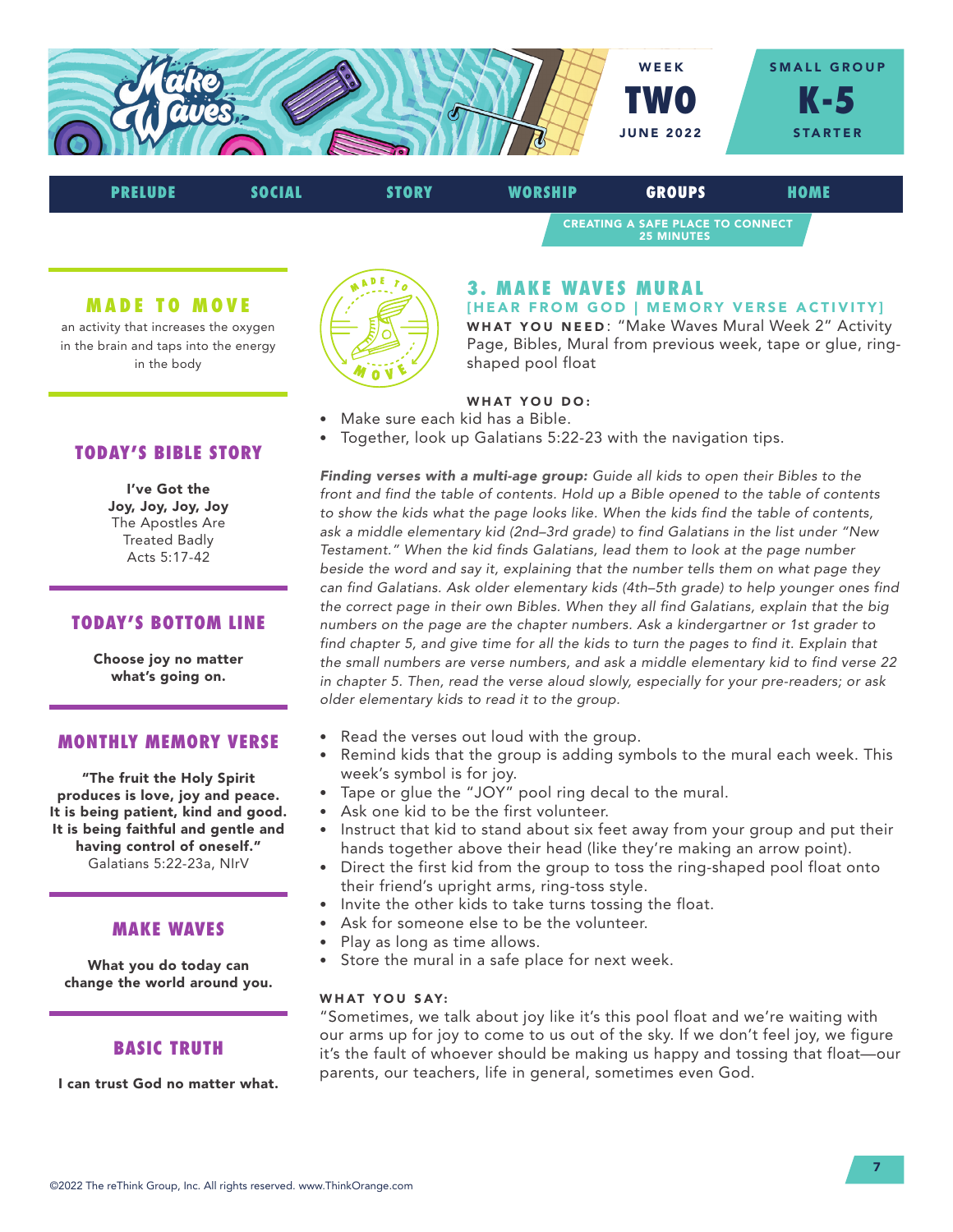

# (3. MAKE WAVES MURAL, CONTINUED)

"But that's not joy. Joy is a choice, and it's something God grows in us as we follow God's plan for our lives. You can't stand still and wait for joy to happen to you, you have to choose joy no matter what's going on. If you ask, God will help you choose joy, even when it's difficult to understand or there's not much to be happy about in your situation."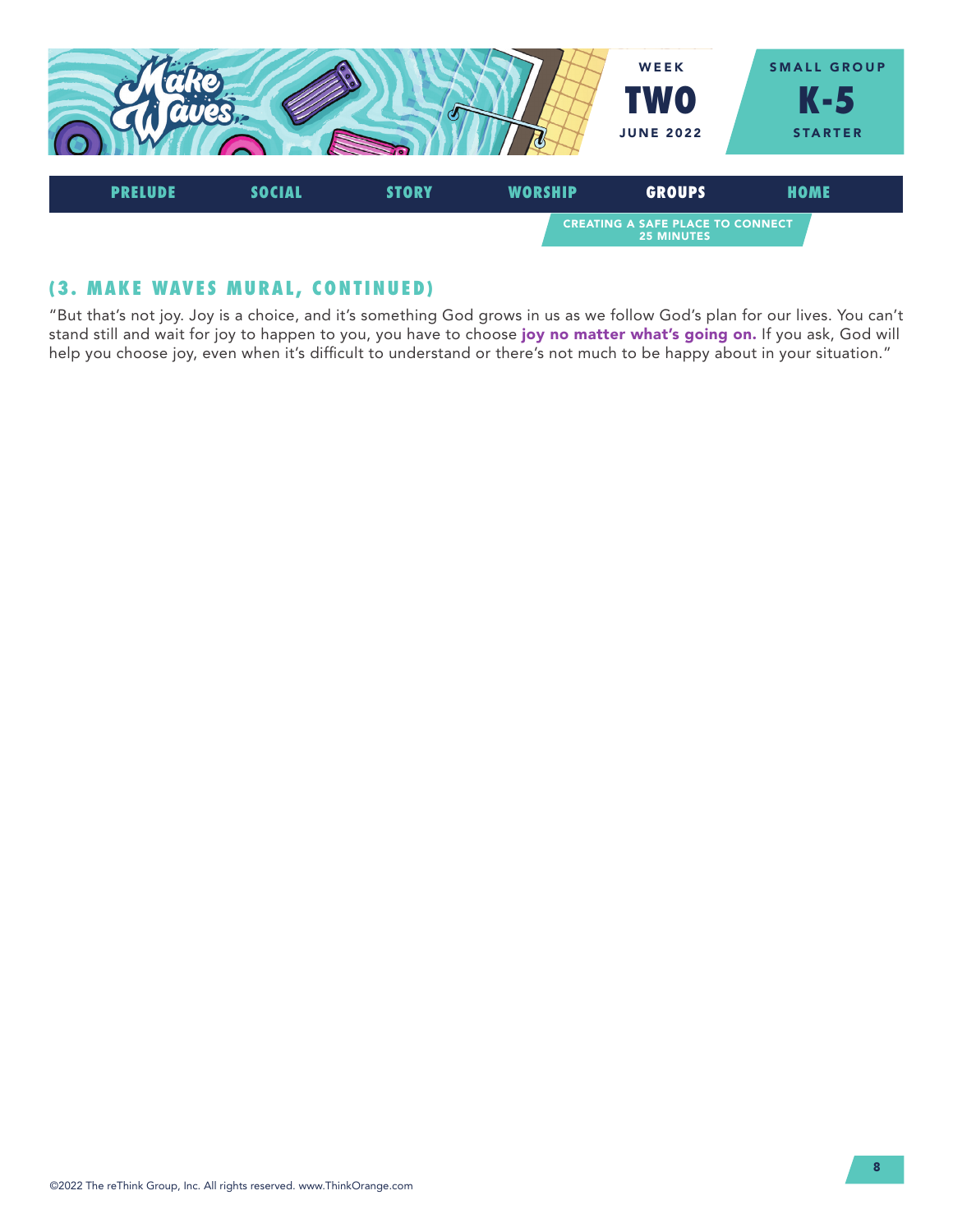

| <b>PRELUDE</b> | SOCIAL | <b>STORY</b> | <b>WORSHIP</b> | <b>GROUPS</b>                                                | HOME |  |
|----------------|--------|--------------|----------------|--------------------------------------------------------------|------|--|
|                |        |              |                | <b>CREATING A SAFE PLACE TO CONNECT</b><br><b>25 MINUTES</b> |      |  |

MADE TO REFLECT

an activity that creates space for personal processing and application



# 4. PRAY AND DISMISS

[PRAY TO GOD | PRAYER ACTIVITY]

WHAT YOU NEED: "Joy-O-Meter" Activity tape line, face cards

## WHAT YOU DO:

- Gather the kids around the Joy-O-Meter.
- Give each kid the face they colored in the "Joy-O-Meter" Activity.
- Ask kids to evaluate their joy right this minute and place their face on the line.
- Remind kids that they can choose joy no matter what's going on, even if they're facing things that aren't so happy right now.
- Close your group time in prayer.

#### WHAT YOU SAY:

"Dear God, You give us the gift of joy! We are joyful to be called Your children. We trust that You have a good plan for us, and we can have joy knowing You love us. Thank You! We love You, and we pray these things in Jesus' name. Amen."

As adults arrive to pick up, invite the kids to share the Joy pictures they made during "Opening Activity."

# TODAY'S BIBLE STORY

#### I've Got the Joy, Joy, Joy, Joy The Apostles Are Treated Badly Acts 5:17-42

TODAY'S BOTTOM LINE

Choose joy no matter what's going on.

# MONTHLY MEMORY VERSE

"The fruit the Holy Spirit produces is love, joy and peace. It is being patient, kind and good. It is being faithful and gentle and having control of oneself." Galatians 5:22-23a, NIrV

# MAKE WAVES

What you do today can change the world around you.

# BASIC TRUTH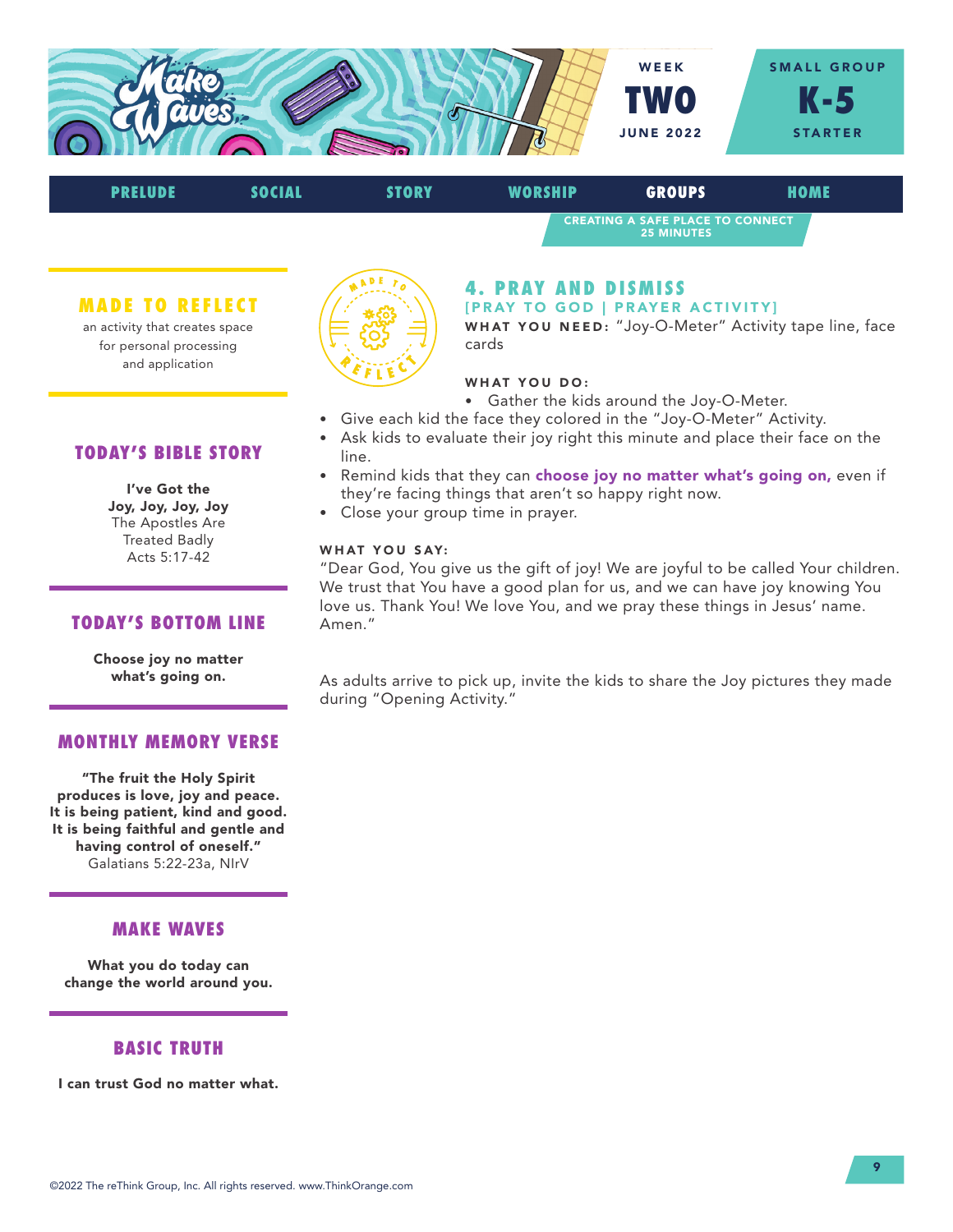

# GETTING READY

HERE'S EVERYTHING YOU NEED TO KNOW TO GET READY FOR THIS WEEK

## SOCIAL: PROVIDING TIME FOR FUN INTERACTION (15 MINUTES)

Welcome kids and spend time engaging in conversation and catching up. Get ready to experience today's story. (Choose one or both of these activities.)

# 1. EARLY ARRIVER

*Made to Connect: an activity that invites kids to share and collaborate with others while growing their understanding* WHAT YOU NEED:

- Offering container
- Orbeez® or pom-poms for "Choose Joy" Activity
- Large bowl for "Choose Joy" Activity

# 2. OPENING ACTIVITY

*Made to Create: an activity that explores ideas through the process of drawing, building, designing, and problem-solving* WHAT YOU NEED:

- Coloring materials
- Paper

## GROUPS: CREATING A SAFE PLACE TO CONNECT (25 MINUTES)

Create a safe place to connect and learn how the Bible story applies to real life experiences, through interactive activities and discussion questions.

#### (Choose as many of these activities as you like.)

*\* If you don't have time to do all these activities, be sure to do activity #1.*

# \*1. CHOOSE JOY

# [TALK ABOUT GOD | BIBLE STORY REVIEW]

*Made to Play: an activity that encourages learning through following guidelines and/or working as a group*

## WHAT YOU NEED:

- Orbeez® water beads in several colors (soaked for the required amount of time in water) OR pom-poms in several different colors
- Large bowl
- Two smaller bowls
- Several sets of disposable chopsticks

# 2. JOY-O-METER [LIVE FOR GOD | APPLICATION ACTIVITY]

*Made to Connect: an activity that invites kids to share and collaborate with others while growing their understanding* WHAT YOU NEED:

- Print the "Joy-O-Meter Faces" Activity Page on cardstock and cut apart; one face for each kid
- Print the "Joy-O-Meter Cards" on cardstock and cut apart; one set for each small group
- Clear contact paper or packing tape
- Coloring materials
- Double-sided tape

# 3. MAKE WAVES MURAL

# [HEAR FROM GOD | MEMORY VERSE ACTIVITY]

*Made to Move: an activity that increases the oxygen in the brain and taps into the energy in the body*

# WHAT YOU NEED:

- Print the "Make Waves Mural Week 2" Activity Page on heavy paper or cardstock and cut out; one for each small group
- Bibles
- Mural from previous week
- Tape or glue
- Ring-shaped pool float

# 4. PRAY AND DISMISS

## [PRAY TO GOD | PRAYER ACTIVITY]

*Made to Reflect: an activity that creates space for personal processing and application*

#### WHAT YOU NEED:

• "Joy-O-Meter" Activity tape line and face cards

## HOME: PROMPTING ACTION BEYOND THE EXPERIENCE

- Print on cardstock or email this week's devotionals and Parent Cue cards.
- Tell parents about our additional family resource: Parent Cue app.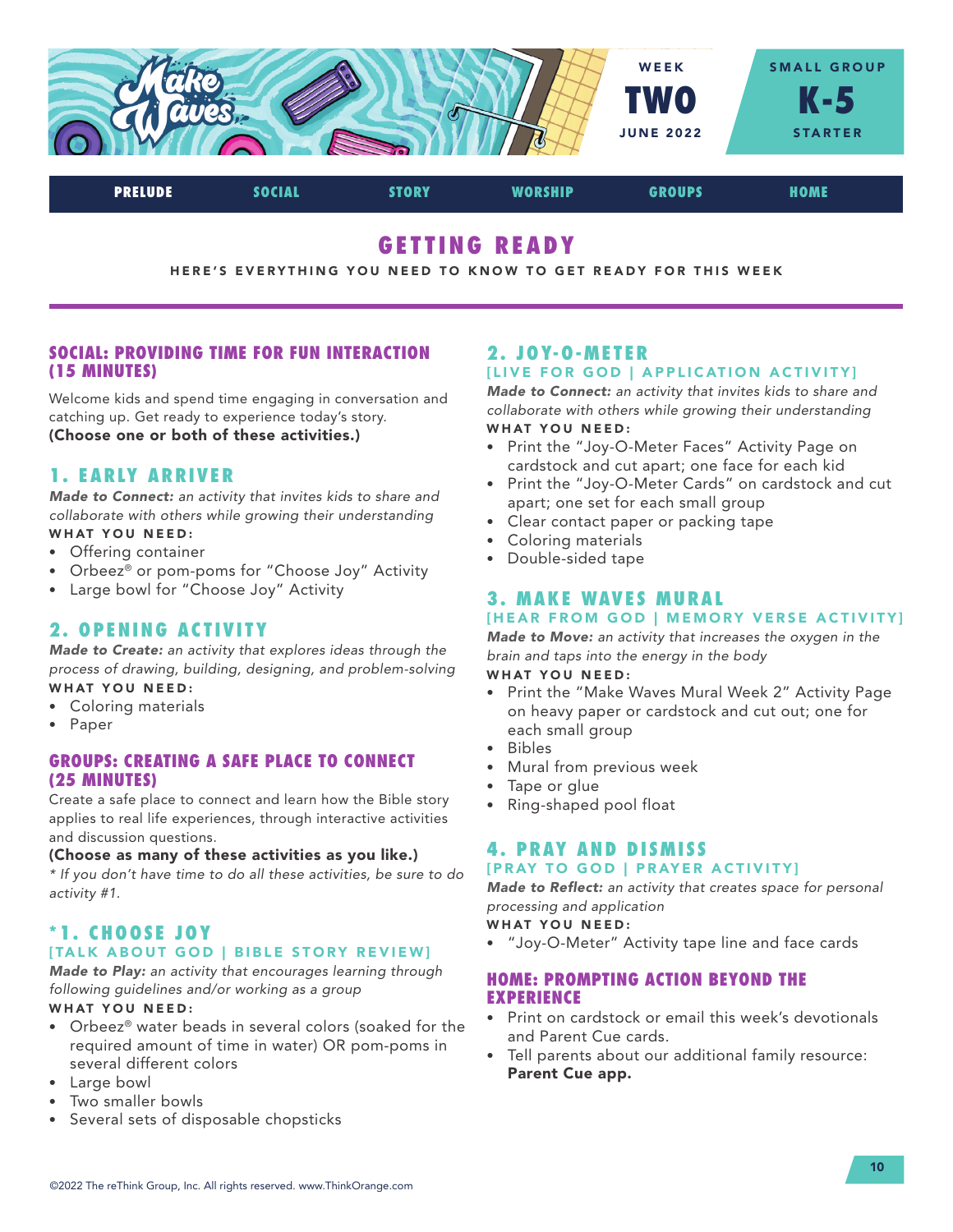

# "Joy-o-Meter Faces" Activity Page

©2022 The reThink Group, Inc. All rights reserved. June 2022, Week 2, K-5 Starter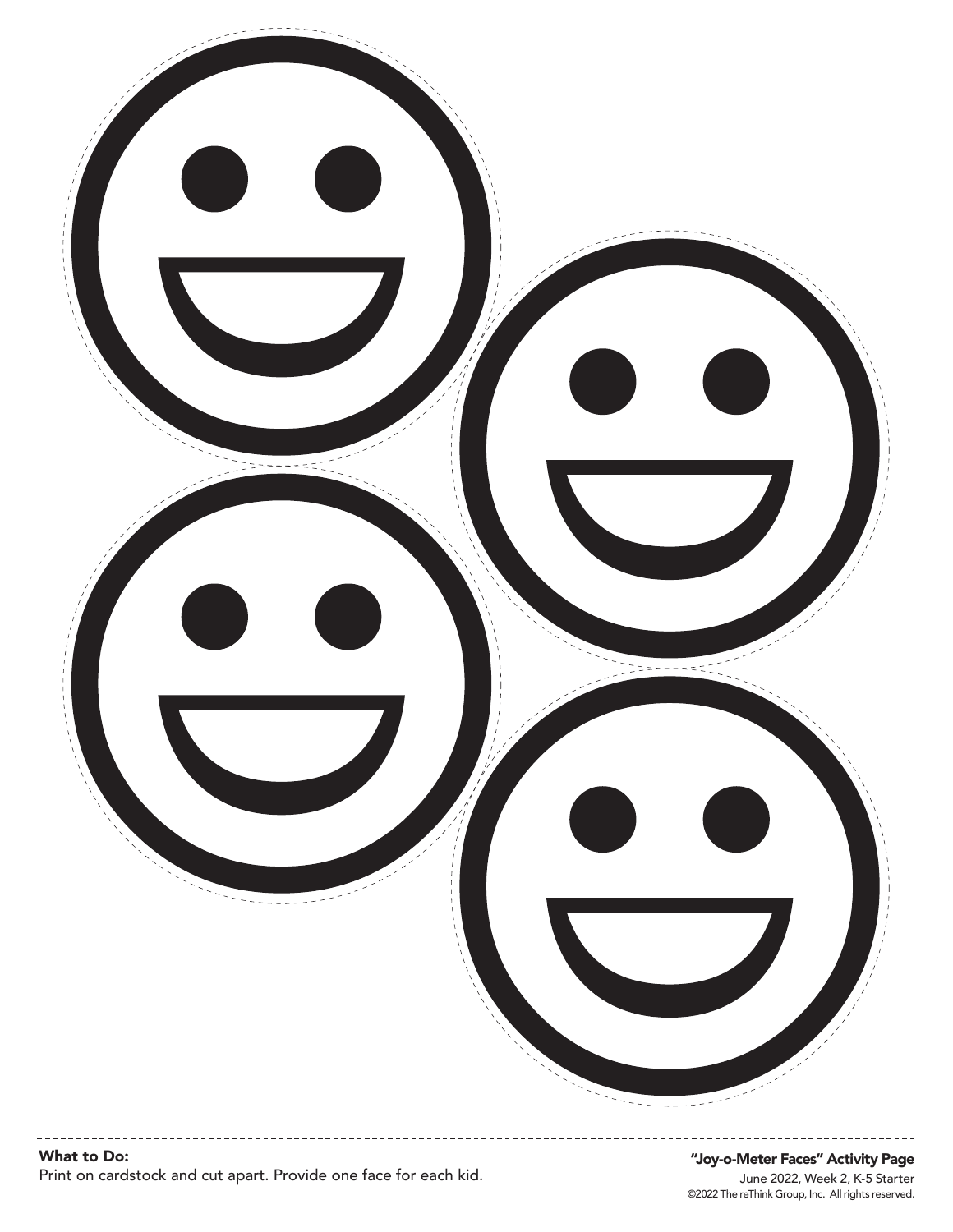| Your family is on the way to see a movie you<br>waited for months to see when your little<br>brother or sister gets sick in the backseat<br>and you have to head home instead. | Recess is cancelled because a few kids in<br>your class were misbehaving. Instead, you<br>have to sit quietly and read books.             |  |
|--------------------------------------------------------------------------------------------------------------------------------------------------------------------------------|-------------------------------------------------------------------------------------------------------------------------------------------|--|
| You have a Saturday morning full of chores<br>before going to a friend's birthday party.                                                                                       | Instead of going to the park, you get<br>dragged to your parents' friends' house<br>where they talk FOREVER about really<br>boring stuff. |  |
| Someone you love is sick and you're<br>going to visit them in the hospital.                                                                                                    | Your friend gets the toy you've wanted<br>for ages and offers to let you play with it<br>sometimes.                                       |  |
| Your teacher assigns extra homework<br>on the day of your big game.                                                                                                            | No one saved you a seat at lunch<br>and you're sitting alone.                                                                             |  |
| Your mom gave your sibling<br>your leftover tacos for lunch.                                                                                                                   | You hoped to go away for vacation but<br>you're staying home all summer long.                                                             |  |
| The power went out just before<br>your birthday party!                                                                                                                         | You feel discouraged about a big test.                                                                                                    |  |
| <b>What to Do:</b>                                                                                                                                                             | "Joy-o-Meter Cards" Activity Page                                                                                                         |  |

Print on paper and cut apart. Provide one set for each small group.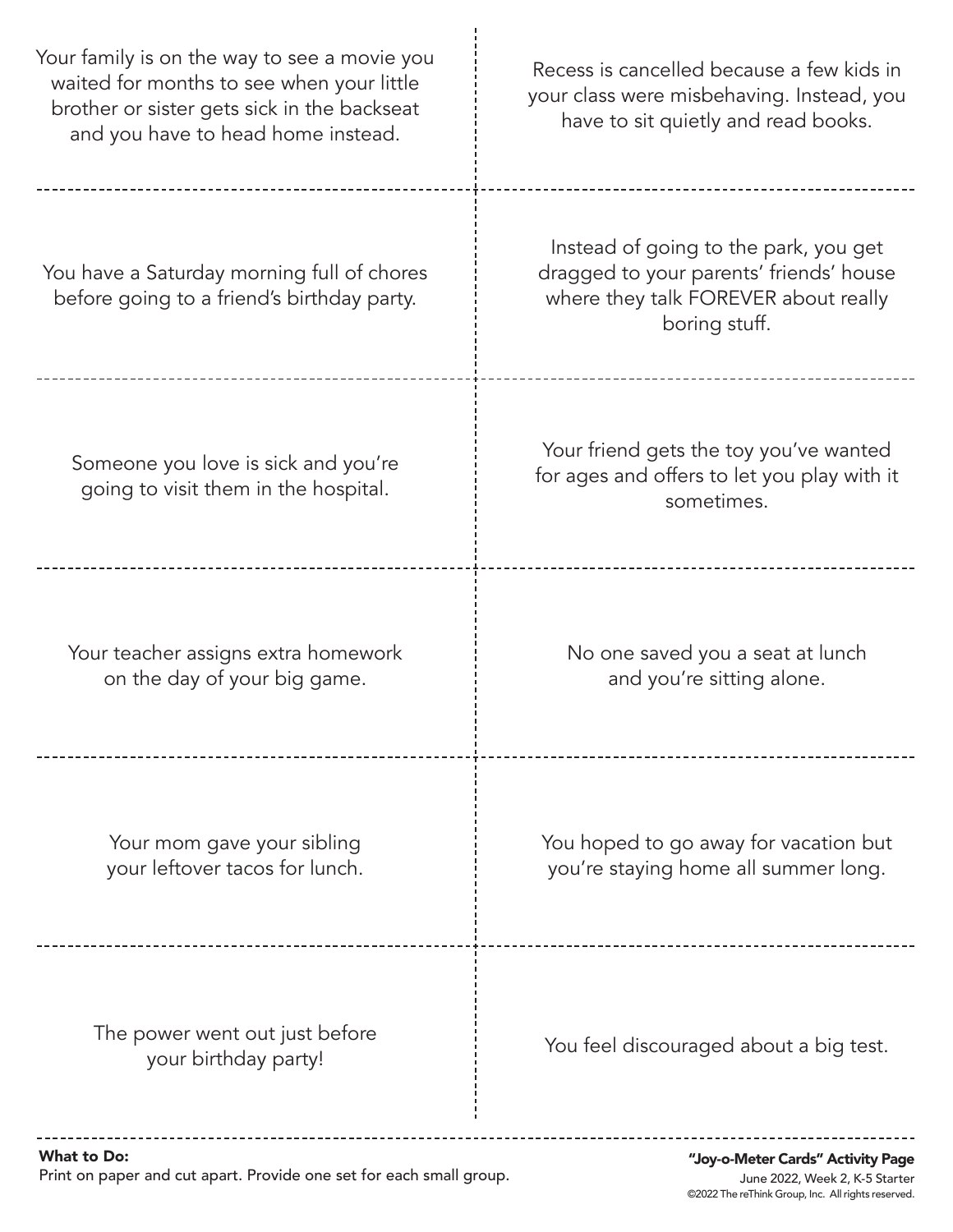



What to Do: Print on cardstock and cut apart. Provide one set for each small group.

#### June 2022, Week 2, K-5 Starter "Joy-o-Meter Cards" Activity Page

©2022 The reThink Group, Inc. All rights reserved.